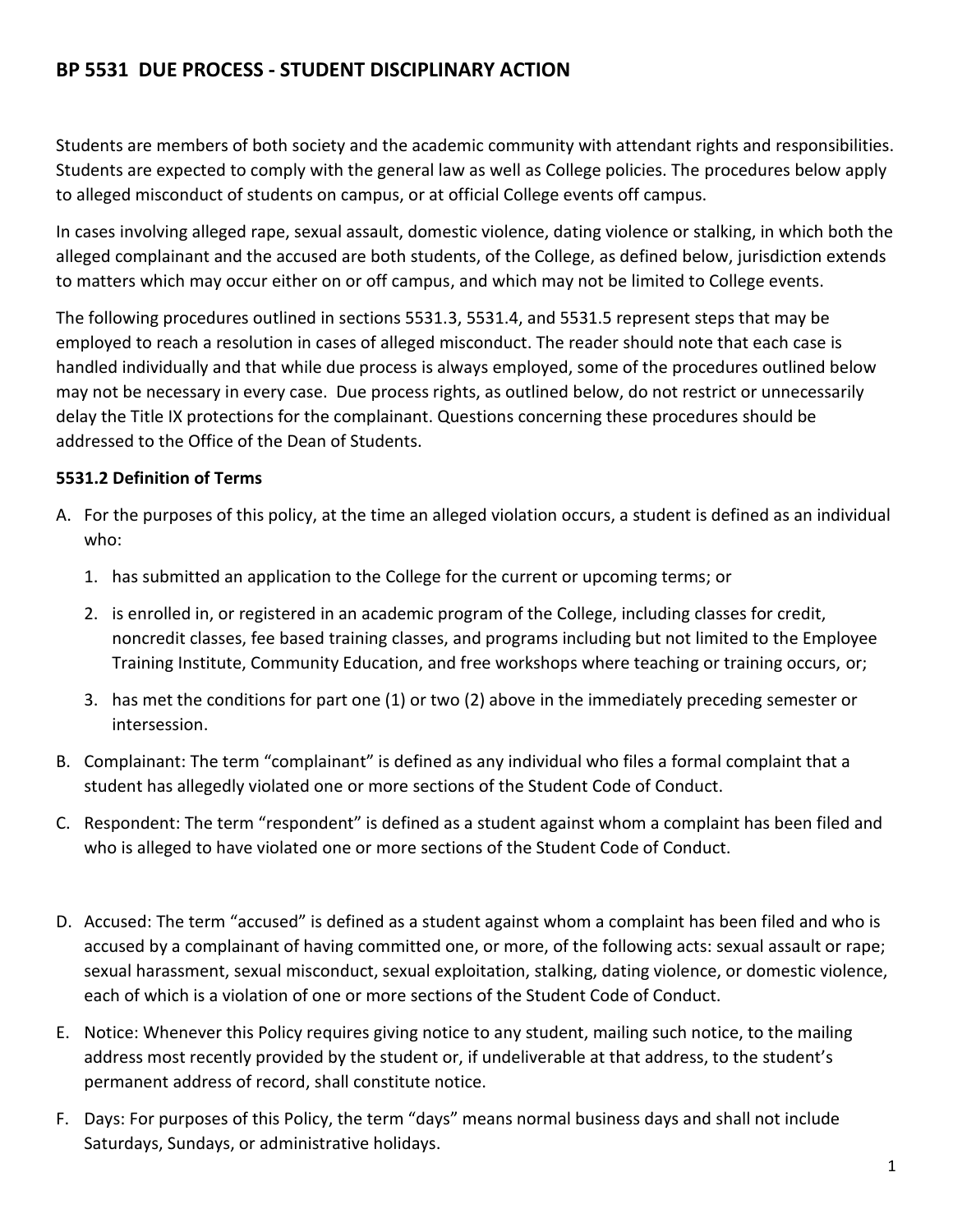G. Student Conduct Committee: This committee consists of five members of the campus community who convene as needed to adjudicate cases of misconduct. See 5531.4 for additional information.

### **5531.3 Due Process**

A. Referral of Cases:

Any member of the campus community who has knowledge of alleged misconduct of students may bring the matter to the attention of the Office of the Dean of Students. The Dean (or designee) may require a written statement relative to the alleged misconduct. The Dean of Students in consultation with the Academic Senate will develop specific procedures to address alleged violations of academic and/or classroom misconduct. Referrals to the Office of the Dean of Students shall be made within thirty days following the discovery of the alleged misconduct. The CEO may grant exceptions to this timeline.

B. Investigation and Notice to Student:

Upon receiving notice of the alleged violation, the Dean of Students (or designee) may consider information acquired from a complainant and may augment that information through further investigation in order to determine if there is cause to believe that a violation may have occurred.

- 1. In cases involving an allegation of sexual assault it shall not be a valid excuse that the accused believed that the complainant affirmatively consented to the sexual activity if the accused knew or reasonably should have known that the complainant was unable to consent to the sexual activity under any of the following circumstances:
	- a. The complainant was asleep or unconscious.
	- b. The complainant was incapacitated due to the influence of drugs, alcohol, or medication, so that the complainant could not understand the fact, nature, or extent of the sexual activity.
	- c. The complainant was unable to communicate due to a mental or physical condition.
- 2. The District will investigate all complaints alleging sexual assault under the procedures for sexual harassment investigations described in AP 3435 (staff), and BP 5531 (student), regardless of whether a complaint is filed with local law enforcement.
- 3. All victims of rape, sexual assault, domestic violence, dating violence, or stalking, occurring on or off campus, shall be kept informed, through the Dean of Students Office, or the Office of Human Resources (depending on the status of the accused) of any ongoing investigation. Information shall include the status of any student or employee disciplinary proceedings or appeal; victims of domestic violence, dating violence, sexual assault, or stalking are required to maintain any such information in confidence, unless the alleged assailant has waived rights to confidentiality. The college will disclose to the alleged victim the final results of a disciplinary proceeding against the alleged perpetrator, regardless of whether the institution concluded that a violation was committed.
- 4. With the exceptions noted in Administrative Procedure 3515 (Reporting of Crimes Confidentiality), the District shall maintain in confidence the identity of any alleged victim, witness, or third-party reporter of domestic violence, dating violence, sexual assault, or stalking, occurring on or off campus, as defined above, unless the alleged victim, witness, or third-party reporter specifically waives that right to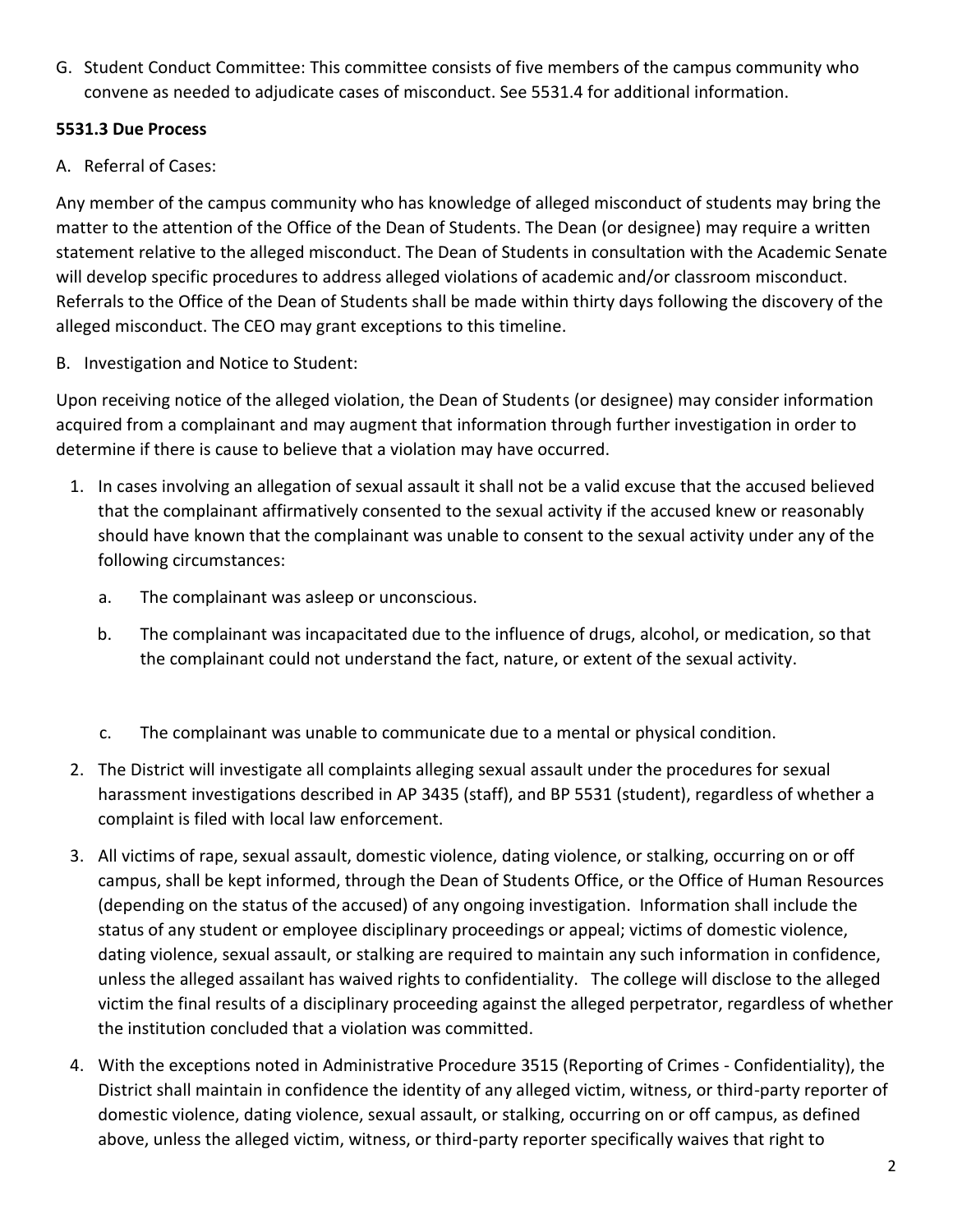confidentiality. All inquiries from reporters or other media representatives about alleged domestic violence, dating violence, sexual assaults, or stalking, occurring on or off campus, shall be referred to the District's Public Information Office, which shall work with the Dean of Students or Vice President of Human Resources to assure that all confidentiality rights are maintained.

- 5. In cases in which the Dean (or designee) determines that there is not cause to believe that a violation may have occurred, the Dean (or designee) may decide that the case will not be pursued further. If the allegation concerned academic and/or classroom misconduct, the Dean (or designee) will contact the complainant to explain his or her reasoning. The complainant may appeal the decision to not pursue discipline, within 10 working days, to the Vice President of Instruction.
- 6. The Dean (or designee) may refer the matter to other campus and/or community resources.
- 7. The Dean (or designee) shall notify the student respondent in writing of the following:
	- a. the nature of the alleged conduct in question, including a brief statement of the factual basis of the charges; the time, date, and place it is alleged to have occurred; and the campus regulations allegedly violated;
		- 1) Temporary Campus Restraining Order (TCRO):

In cases in which the Dean (or designee) has a reasonable suspicion to believe that an alleged violation of Policy 5529.2(D) and/or 5529.2(M) occurred, the Dean (or designee) may issue, in addition to the letter of notification, a Temporary Campus Restraining Order (TCRO). The TCRO shall prohibit named students from intentionally contacting, telephoning, texting, emailing, or otherwise disturbing the peace of others specifically named for a specified period of time. A TCRO shall not include a provision that terminates the respondent's student status as a student, nor shall it be construed as a finding of culpability on the part of any student respondent. Nevertheless, violation of a term or condition of such an Order may be regarded as actionable misconduct and may subject the student respondent to disciplinary action without regard to the outcome of the case that occasioned the issuance of the TCRO. A copy of the TCRO will be provided to the alleged victim.

- 2) a copy of the student conduct procedures; and
- 3) that an interview with the Dean (or designee) must be scheduled within seven (7) days for the purpose of an initial hearing. The student respondent may waive the right to an initial hearing and request that the matter be referred directly to the Student Conduct Committee for a hearing.

#### C. Placement and Notice of Hold:

In the event that the student respondent does not contact the Office of the Dean of Students within the seven (7) day period, or fails to keep any scheduled appointment, the Dean (or designee) may then place a Hold on the student respondent's College records and notify the student respondent that this action has been taken. Notification may be in the form of pre-notification by way of the summons letter which shall indicate a date certain by which the student respondent, must reply or keep an appointment in order to avoid the hold being placed on the student respondent's College records; or, in certain cases, notification of the placement of the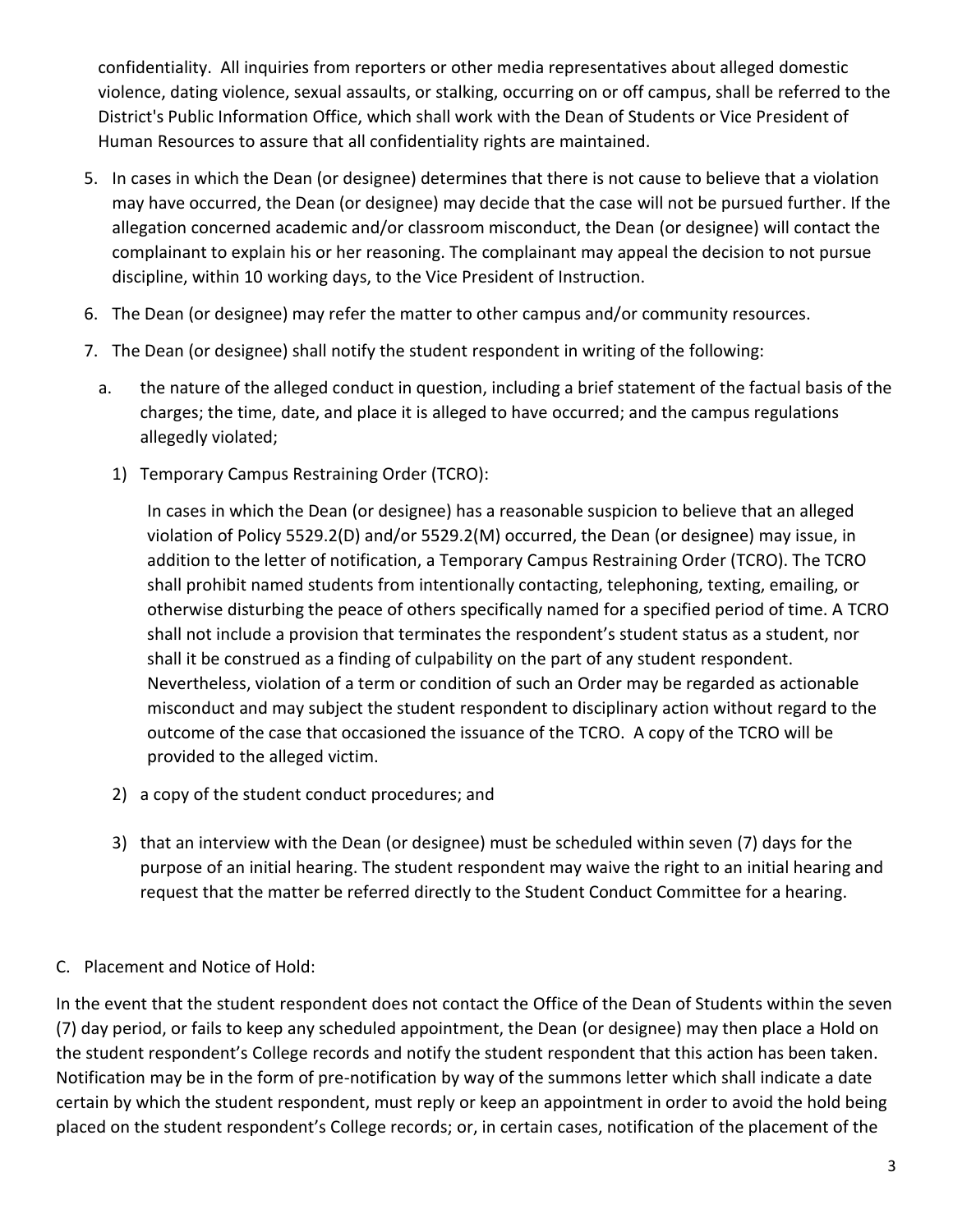hold shall be made at the time the summons and notice of allegations are mailed to the student respondent. Such Hold will be removed only when the student respondent either appears at the Office of the Dean of Students (or designee) for a scheduled interview, or requests in writing that the case be referred directly to the Student Conduct Committee for a hearing.

D. Initial hearing with the Dean:

The Dean of Students (or designee) shall, at the initial hearing:

- 1. determine that the student respondent has received a copy of these procedures;
- 2. discuss confidentiality; inform the student respondent that the content of this and all subsequent communications with the Office regarding information not relevant to the case shall, insofar as allowed by law, be treated confidentially, unless such confidentiality is waived by the student; and that information relevant to the case may be divulged to those who have a legitimate educational interest;
- 3. describe to the student respondent as completely as possible the allegation, and the College policies allegedly violated, hear the student respondent's defense to such charges and;
- 4. provide the student respondent with an opportunity to inspect all documents relevant to the case which are in the possession of the Dean at the time of the hearing, and all such documents arriving after the initial hearing but before disposition of the case by the Dean of Students (or designee);
- 5. provide the student respondent with copies of the documents relevant to the case, at the student respondent's request, and;
- 6. counsel the student respondent regarding the campus discipline process as appropriate.
- E. Right of Student to be Accompanied at Initial Hearing
	- 1. If the student respondent is accompanied by a person or persons (not affiliated with the allegation) of their choice at the initial hearing with the Dean (or designee), it shall be recognized that the student respondent has provided implied consent for the presence of a third-party person at the initial hearing.
	- 2. At the initial hearing, the student respondent must represent him or herself. Any person accompanying the student respondent must not address the Dean (or designee)
	- 3. The Dean (or designee) may excuse any person accompanying the student respondent, from the initial hearing, if the Dean (or designee) deems that person's presence is being disruptive to the hearing process.
- F. Disposition by the Dean of Students (or designee):

After meeting with the student respondent, the Dean (or designee) may take one of several actions:

1. Insufficient Evidence: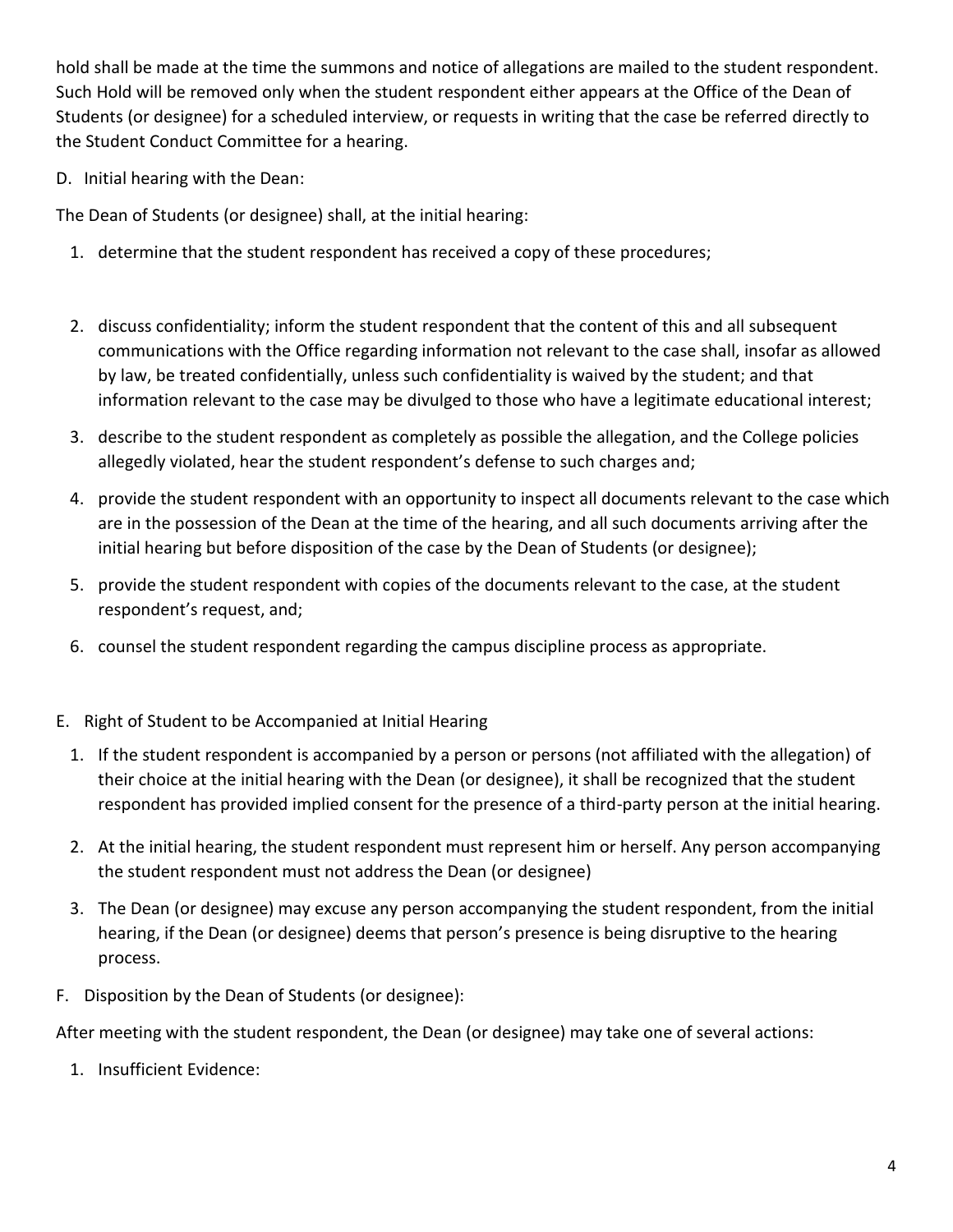If the Dean (or designee) concludes that there is insufficient evidence to sustain a finding of culpability, he or she may decide not to refer the case to the Student Conduct Committee. The complainant may still attempt to resolve the matter through campus and/or community resources.

In the cases of alleged violations of classroom and/or academic misconduct the Dean (or designee) will notify the complainant of this outcome (if allowed by law). The complainant may appeal this decision, within ten working days, to the Vice President of Academic Affairs.

2. Informal Agreement of Resolution:

In cases in which the Dean (or designee) determines that an Informal Agreement of Resolution is appropriate, the student respondent will be informed that this Resolution, while not a part of the student respondent permanent record, is binding. If the student respondent fails to abide by the Informal Agreement of Resolution, such failure will be regarded as actionable misconduct, under District Policy 5529.2(L), and may subject the student respondent to disciplinary action by the College.

Each Informal Agreement of Resolution shall be regarded as binding within the College and may include:

- a. Direction by the Dean (or designee) to the student respondent to refrain from the behavior(s) described by the Dean (or designee) and/or restrictions regarding contact with others involved in the case.
	- 1) Required participation by the student respondent in educational programs and/or reconciliation processes, including mediation.
	- 2) Required participation by the student respondent as an unpaid volunteer in activities that serve the College and/or community.
	- 3) Retention of the case file and the Informal Agreement of Resolution in the Office of the Dean of Students for two (2) years from the date appearing on the Agreement. During those two (2) years, should the Dean (or designee) have a reasonable suspicion to believe that the student respondent has engaged in misconduct related in nature to the conduct which occasioned the Agreement, both cases may be subject to College disciplinary action.
- 3. Formal Disciplinary Action:
	- a. If the student respondent does not admit culpability, and if the Dean (or designee) concludes that an Informal Agreement of Resolution is not appropriate, and that there is sufficient evidence such that a student Conduct Committee could find, by a preponderance of the evidence, that the student respondent has violated College policy, the Dean (or designee) shall refer the case to the Student Conduct Committee for a hearing.
	- b. If the Dean (or designee) determines at the initial hearing to refer the case to the Student Conduct Committee for a hearing, the Dean (or designee) shall inform the respondent, at the conclusion of the initial hearing, of the range of sanctions the Student Conduct Committee may consider for the alleged violation by the respondent, based on sanctions imposed in similar cases.
	- c. If the student respondent does admit culpability, and if the Dean (or designee) concludes that there is sufficient evidence to sustain a finding of culpability, the Dean (or designee) may impose, or impose and suspend, one or more of the sanctions listed in Santa Clarity Community College District Policy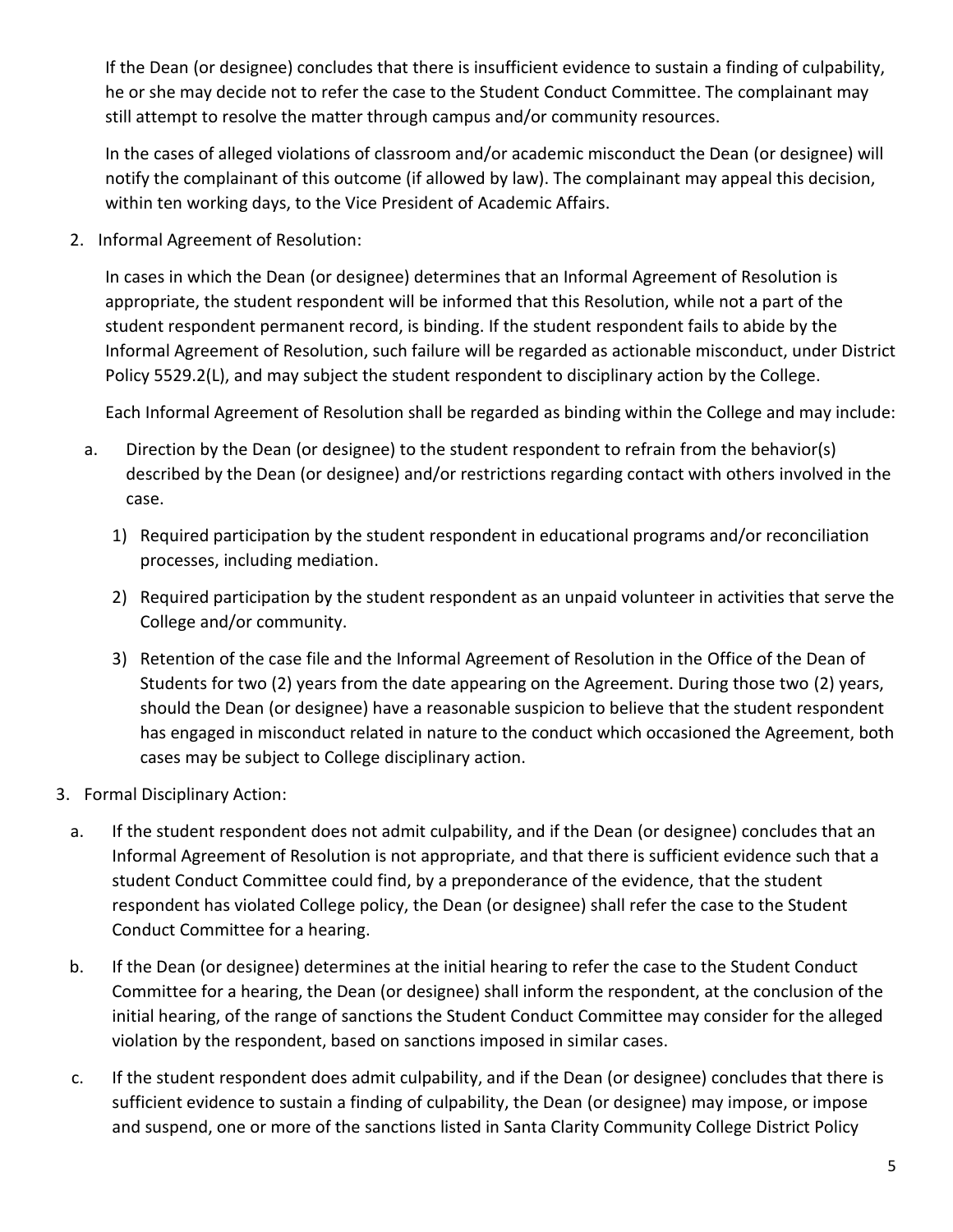5530 (excluding expulsion); moreover, the imposition of any sanction may be effective retroactively. Regardless of the action taken, the Dean (or designee) shall confirm his or her disposition of the case in a written notice mailed to the student respondent within ten (10) days of the action.

- 1) In cases involving an allegation of sexual assault it shall not be a valid excuse to alleged lack of affirmative consent that the accused believed that the complainant consented to the sexual activity under either of the following circumstances:
	- i. The accused's belief in affirmative consent arose from the intoxication or recklessness of the accused.
	- ii. The accused did not take reasonable steps, in the circumstances known to the accused at the time, to ascertain whether the complainant affirmatively consented.
- G. Appeal of the Sanction Imposed by the Dean:
	- 1. If the Dean (or designee) imposes a sanction of Suspension or recommends Expulsion, the student respondent may submit a written appeal of the imposed Suspension or Expulsion to the CEO within five (5) days of the date appearing on the Dean's (or designee's) written confirmation of his or her action. The imposition of a sanction of Suspension may be withheld during such appeal. The CEO's review of such appeal shall be in accordance with the provisions set forth in Section 5531.5, The CEO, below. The CEO's decision is final.
	- 2. Withdrawal of Consent to Remain on Campus: The Dean (or designee) may notify a respondent that, for whom there is a reasonable belief that he/she may willfully disrupt the orderly operation of the campus, consent to remain on campus has been withdrawn. If the respondent is on campus at the time, he/she must promptly leave or be escorted off campus. If consent is withdrawn by the Dean (or designee), a written report must be promptly made to the CEO.

The respondent from whom consent has been withdrawn may submit a written request for a hearing on the withdrawal within the period of the withdrawal. The request shall be granted not later than seven days from the date of receipt of the request. The hearing will be conducted in accordance with the same procedure relating to interim suspensions except the hearing will be held under the authority of a student conduct dean other than the dean who imposed the withdrawal of consent to remain on campus. (Board Policy 5530.A.10)

Any respondent to whom consent to remain on campus has been withdrawn who knowingly reenters the campus during the period in which consent to remain on campus has been withdrawn, except to attend a hearing on the appeal of the withdrawal of consent to remain on campus, is subject to arrest under Penal Code Section 626.4.

## **5531.4 The Student Conduct Committee**

- A. The Student Conduct Committee shall provide a hearing for all cases referred to it under this Policy.
- B. The Student Conduct Committee shall be comprised of five members of the campus community. Two fulltime faculty members, one of which shall act as chair; one classified staff member; and two students. Three members must be present to constitute a quorum. A classified staff member shall act as the Hearing Coordinator and provide appropriate administrative support to the process. Alternate members from each constituent group named above shall be identified and trained.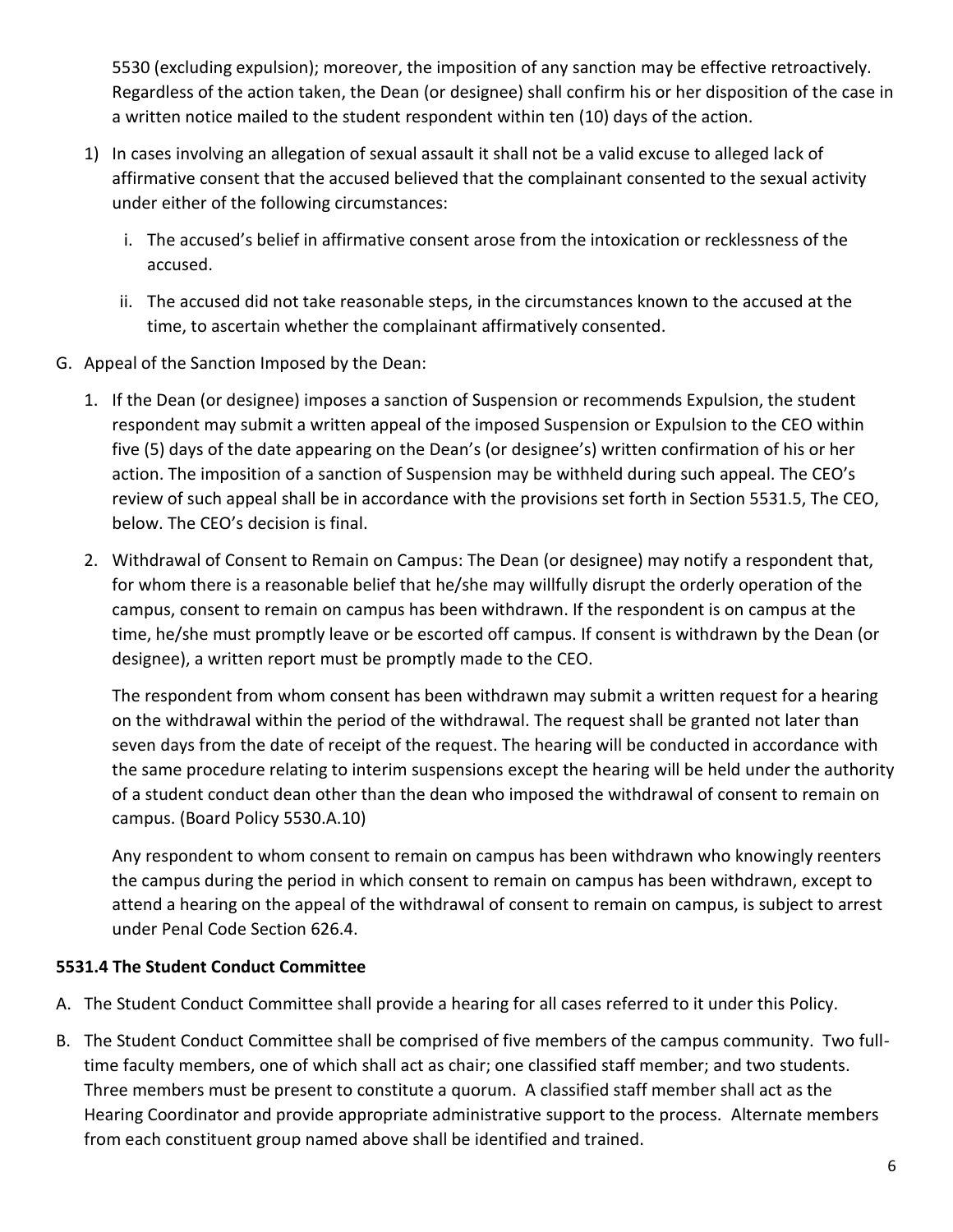- C. It is the intention of this Policy that hearings be set as soon as reasonably possible after referral to the Student Conduct Committee.
- D. Hearings shall be held in accordance with generally accepted standards of procedural due process, including, but not limited to, the opportunity to present evidence, and the right to examine and crossexamine witnesses in an orderly manner. The student respondent may be advised by any person of the student respondent's choice, at the student respondent's own expense; however, the student respondent must represent him or herself. The Committee Chair may grant exceptions (for example pending criminal charges against the student respondent). The Committee Chair shall rule on all questions of procedure. Evidence may be received of the sort upon which responsible persons are accustomed to rely in the conduct of serious affairs, and is not restricted to evidence admissible under the strict rules of evidence of a court of law.
- E. When the hearing involves an allegation of rape, or other forms of sexual assault, evidence of the complainant's past sexual history, including opinion evidence, reputation evidence, and evidence of specific instances of the complainant's sexual conduct, shall not be admissible by the accused student unless the Committee Chair makes a specific finding of relevance after an offer of proof by the accused student. Under no circumstances is past sexual history admissible to prove consent. The offer of proof must be made and resolved by the panel before the complainant testifies.
- F. No inference shall be drawn from the silence of the student respondent. The standard of proof to be applied in these hearings is that of a preponderance of the evidence. Hearings shall be recorded and the student respondent shall receive, upon request, a copy of the record without charge. The record may be an audio-tape recording of the hearing.
- G. The hearing shall be closed to spectators unless a student, who is a respondent to the allegation, specifically requests a public hearing.
- H. The Committee Chair has the right to exclude spectators from the hearing room if deemed necessary for the quiet or secure conduct of the hearing. When the hearing involves an allegation of rape or other forms of sexual assault, the hearing shall be closed to spectators except for the following:
	- 1. The complainant shall be entitled, for support, to have up to two persons of the complainant's choice accompany the complainant to the hearing. A support person may be called as witness, and the fact that he or she is to act as a witness shall not preclude that person's attendance throughout the entire hearing. If a support person is also a witness, the Committee Chair may require him or her to testify before the complainant. Neither of these persons shall be entitled to represent or defend the complainant. Similar rights shall be afforded the accused student.
	- 2. The complainant shall have the right to be present during the entire hearing, notwithstanding the fact that the complainant is to be called as a witness.
	- 3. An individual who participates as a complainant or witness in an investigation of sexual assault, domestic violence, dating violence, or stalking will not be subject to disciplinary sanctions for a violation of the institution's student conduct policy at or near the time of the incident, unless the institution determines that the violation was egregious, including, but not limited to, an action that places the health or safety of any other person at risk or involves plagiarism, cheating, or academic dishonesty.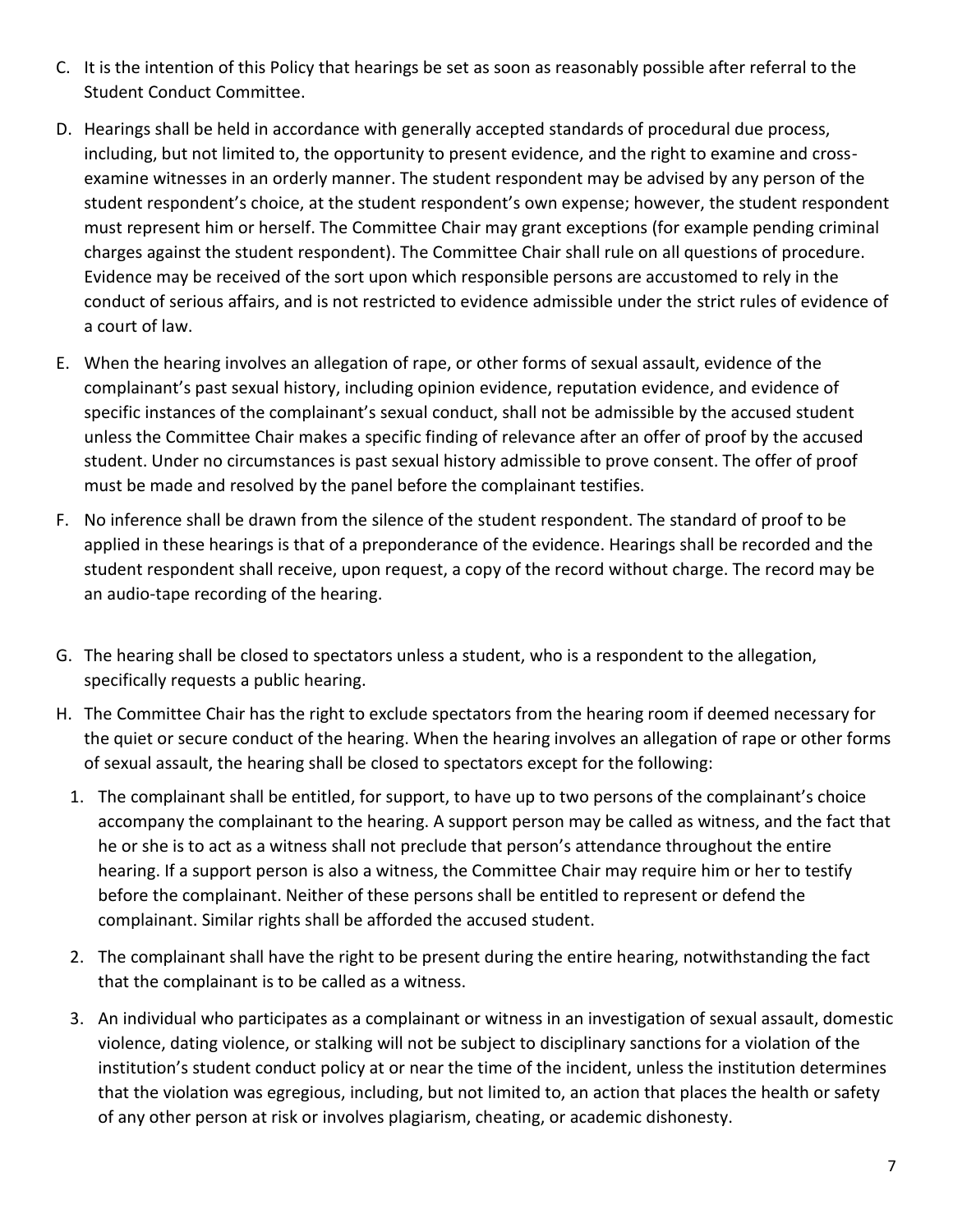- I. Responsibility for Presentation of Cases:
	- 1. At the hearing, the student respondent must represent him or herself (exceptions may be granted by the Committee Chair); however he or she may receive advice, from any person at the student respondent's own expense. An advisor is not allowed to address the Committee directly and must conduct him or herself in an appropriate manner.
	- 1. The Committee Chair may excuse any advisor for the student respondent from a hearing, if the Chair deems the advisor is being disruptive to the hearing process.
	- 2. If the student respondent wishes the Hearing Coordinator to direct communications concerning the case to his or her advisor, as well as to him or herself, he or she must provide the Hearing Coordinator with such a request, including the name and address of his or her advisor, in writing.
	- 3. The College's representative shall be the Dean of Students or the Dean's designee. The Dean (or designee) shall present the case to the Committee; provide training to the Committee regarding due process; and act as a moderator during the hearing. The Dean (or designee) may consult with legal counsel.
	- 4. Committee members may ask questions of the student respondent witness(es), and other involved individuals in the case, until they are satisfied they have received all the relevant facts of the matter.
- J. Continuing Informal Resolution:

Until the Student Conduct Committee makes its report to the CEO, any agreement between the student respondent and the Dean of Students (or designee) as to the disposition of the matter shall bind all parties and terminate all proceedings.

K. Reports to the CEO:

Within fifteen (15) days after the conclusion of a hearing, the Committee Chair shall submit a report advising the CEO of:

- 1. the Committee's specific finding of fact;
- 2. whether, in the opinion of a majority of the Committee the student respondent has violated one or more College policies; and
- 3. a recommendation of sanction, provided that prior to recommending any sanction, the Committee is briefed by the Dean of Students (or designee)regarding sanctions imposed in similar cases, and any previous cases of misconduct by the student respondent on file with the Office of the Dean of Students; and provided further that the Committee indicate the rationale for such recommendation.
- L. The CEO may grant an extension of time for submission of the report for good cause shown and upon such terms as shall avoid undue prejudice to the student respondent. Any member of the Committee may submit a minority report to the CEO.
- M. A copy of all reports required to be submitted to the CEO by this Policy, including any minority reports, shall be sent to the student respondent, the Dean of Students (or designee), and the complainant (if allowed by law), when transmitted to the CEO.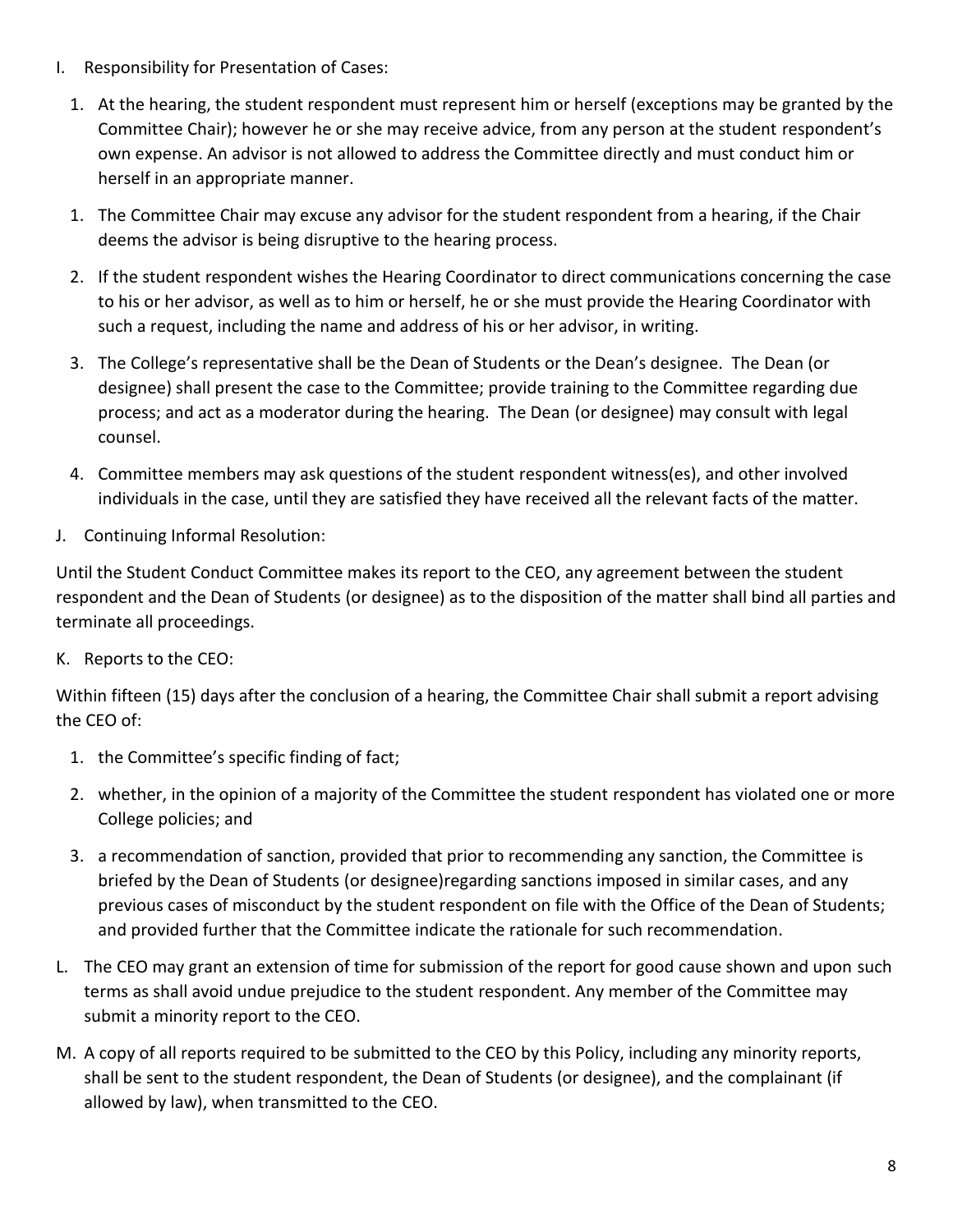- N. The student respondent shall have ten (10) days from the date appearing on the Committee report in which to submit to the CEO any written argument supporting the student respondent's position.
- O. If a student does not meet with the Dean (or designee) and/or does not appear at the hearing, or has withdrawn from the College while subject to pending disciplinary action, the case may proceed to disposition without the student respondent's participation.

#### **5531.5 The CEO**

A. Decision by the CEO:

The final decision regarding the case shall be made by the CEO except in cases which:

- 1. are resolved by the Dean of Students (or designee), and no written appeal is made by the student respondent;
- 2. include a recommendation for expulsion.
- B. Basis for Decision:

The CEO shall base his or her decision upon:

- 1. the report submitted by the Student Conduct Committee;
- 2. counsel solicited from the Dean (or designee), regarding sanctions imposed in similar cases, and any previous cases of misconduct by the student respondent on file with the Office of the Dean of Students.
- C. Sanctions:

The CEO may decide to impose, or impose and suspend, one or more of the sanctions listed in Section 5530, with the exception of expulsion (discussed below). The CEO is not limited to those sanctions imposed by the Dean, or to those recommended by the Student Conduct Committee, even though such decision may result in a decrease of the student respondent's penalty; moreover, the imposition of any sanction may be effective retroactively.

- D. Recommendation for Expulsion:
	- 1. The CEO or designee, shall, in writing, by first class mail, notify the student respondent, or in the case of a minor, his or her parent or guardian, of the intent of the Board to hear the matter of his or her expulsion. Unless the student respondent, or, in the case of a minor, his or her parent or guardian, request in writing, within 48 hours after receipt of such written notice of intention, that the Board consider the matter in a public meeting, then the hearing to consider such matters shall be conducted by the Board in closed session, without the student respondent and his or her parent or counsel present. If such written request is served upon the CEO, the meeting shall be public, except that any discussion at such meeting that might be in conflict with the right to privacy of any student, other than the student respondent requesting the public meeting, or on behalf of whom such meeting is requested, or the right of privacy of any employee, then the meeting shall be in closed session, without the student respondent, his or her parent or counsel present. Whether the matter is considered in a closed session or in a public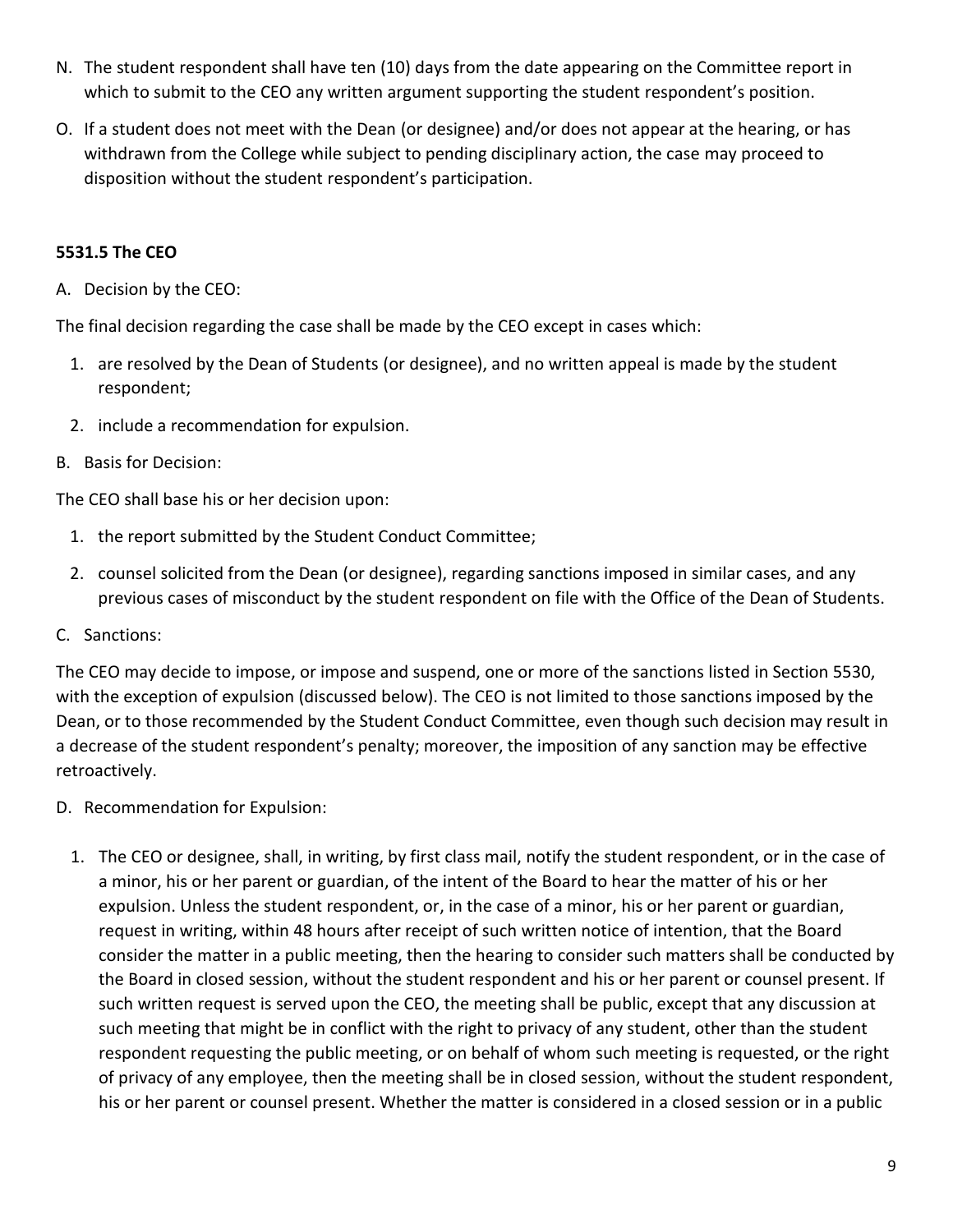meeting, the final action of the Board shall be taken in a public meeting and the result of such action shall be a public record (Education Code 72122).

- 2. If the student respondent is being represented by counsel in his or her appeal to the Board of Trustees, the student respondent's counsel can only address the Board in open session.
- E. Appeal:
- 1. The student respondent may appeal the Student Conduct Committee's or Dean's (or designee's) decision to recommend expulsion to the Board of Trustees by filing an appeal with the CEO. Any such appeal shall be submitted in writing within five (5) days following receipt of the Committee's or Dean's (or designee's) decision and shall specifically state the grounds for appeal. The appeal shall be based only on the disciplinary record and the Committee's or Dean's (or designee's) decision.
- 2. The appeal and the recommended disciplinary action shall be consolidated and the Board shall consider the action as one.
- 3. Withdrawal of Consent to Remain on Campus: The CEO (or designee) may notify a respondent that, for whom there is a reasonable belief that he/she may willfully disrupt the orderly operation of the campus, consent to remain on campus has been withdrawn. If the respondent is on campus at the time, he/she must promptly leave or be escorted off campus.

Any respondent as to whom consent to remain on campus has been withdrawn who knowingly reenters the campus during the period in which consent to remain on campus has been withdrawn, except to attend a hearing on the appeal of the withdrawal of consent to remain on campus, is subject to arrest under Penal Code Section 626.4.

## F. CEO:

Not later than twenty (20) days after the date appearing on the written appeal of the student respondent; or the report of the Student Conduct Committee, if any, whichever is latest, written notification of the CEO's decision shall be delivered to:

- 1. the student respondent;
- 2. the Chair of the Student Conduct Committee, if the Committee heard or reviewed the case and made a report to the CEO, and
- 3. the Office of the Dean of Students.
- 4. The CEO may also notify other parties of his or her decision. The CEO may direct the Dean of Students (or designee) to notify others, if there is an institutional interest in doing so, and if such parties are authorized to receive such information under the "Santa Clarita Community College District Policy on the Disclosure of Information from Student Records."

## **5531.6 Disciplinary Files**

- A. The College considers disciplinary files generated by disciplinary due process to be confidential.
- B. Such disciplinary files will be kept separate from other, non-disciplinary files, retained by the College.